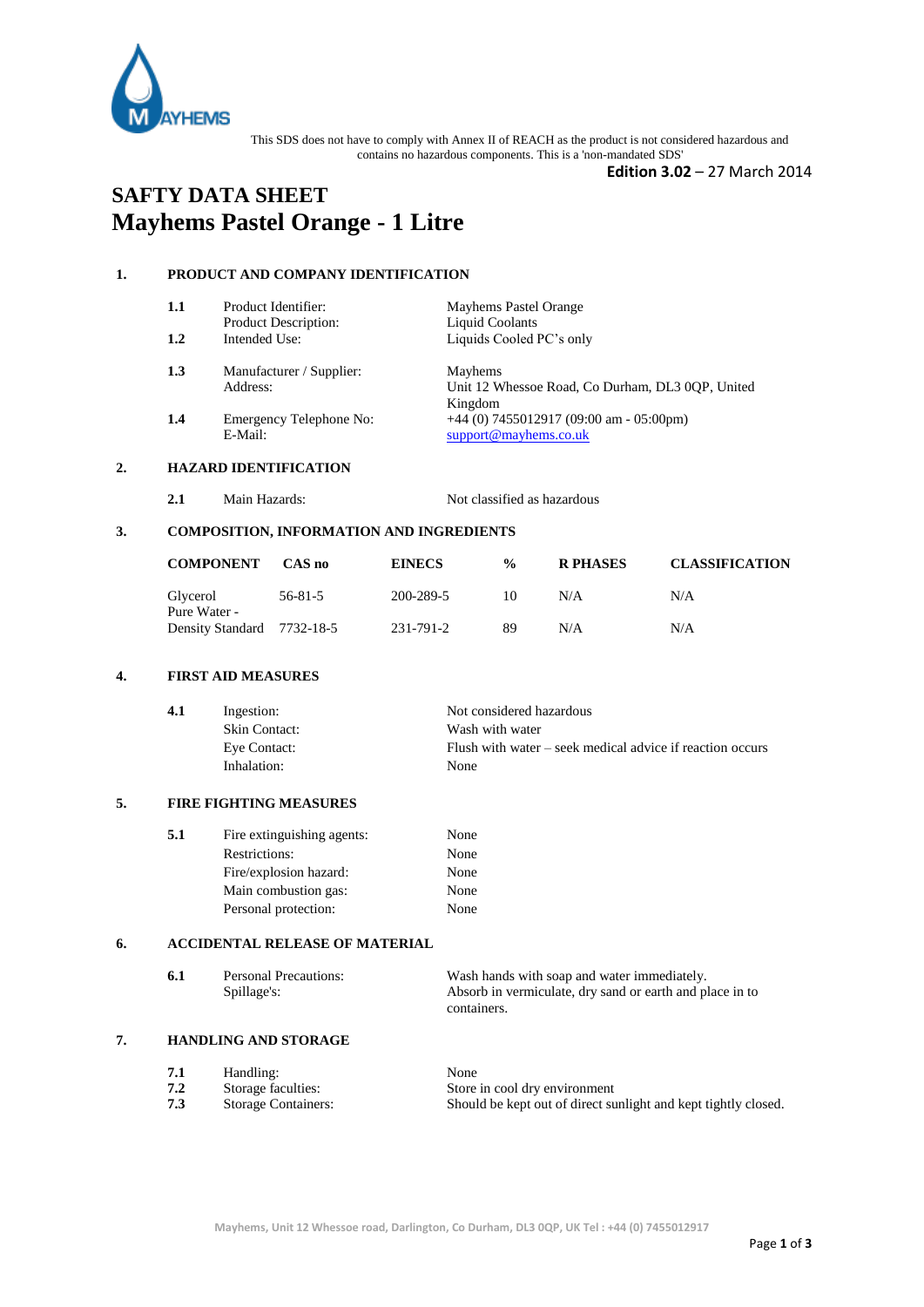

This SDS does not have to comply with Annex II of REACH as the product is not considered hazardous and contains no hazardous components. This is a 'non-mandated SDS'

## **Edition 3.02** – 27 March 2014

#### **8. EXPOSURE CONTROL/PERSONAL PROTECTION**

*8.1 Components with occupational exposure limits – The following exposure limits are taken from the Health and Safety Executives Guidance note EH40 occupational exposure limits 1993.*

| 8.2 | <b>Exposure Limits:</b>         | None |
|-----|---------------------------------|------|
|     | <b>Exposure Controls:</b>       | None |
|     | Occupational exposure controls: | None |
|     | General Personal Protection:    | None |

#### **9. PHYSICAL AND CHEMICAL PROPERTIES**

| 9.1 | Form:                 | Liquid                         |
|-----|-----------------------|--------------------------------|
|     | Colour:               | Orange in natural light at 25c |
|     | Odour:                | Odourless                      |
|     | $pH$ :                | $7 - 8$ at 10 g/l at 25 °C     |
|     | <b>Boiling Point:</b> | 100 °C                         |
|     | Freezing Point:       | $-8 °C$                        |
|     | Density:              | $0.8-1$ at $25^{\circ}$ C      |
|     | Solubility in water:  | 99%                            |
|     |                       |                                |

# **10. STABILITY AND REACTIVITY**

| 10.1 | Reactivity:               | None |
|------|---------------------------|------|
| 10.2 | Stability:                | None |
| 10.3 | Possibility of reactions: | None |
| 10.4 | Conditions to Avoid:      | None |

## **11. TOXICOLOGICAL INFORMATION**

| 11.1 | <b>Acute toxicity</b>     |                              |            |
|------|---------------------------|------------------------------|------------|
|      | -LD50 oral                | $>10$ gm/kg                  | Rat (oral) |
| 11.2 | <b>Primary irritation</b> |                              |            |
|      | $(Skin)$ :                | Non-irritant                 | Rabbit     |
|      | $(Eye)$ :                 | product may cause discomfort | Rabbit     |
|      | Adverse effects in man:   | No adverse effects reported  |            |
|      | Additional information:   | None                         |            |

#### **12. ECOLOGICAL INFORMATION**

| 12.1 | Toxicity:                      | Not considered hazardous                     |
|------|--------------------------------|----------------------------------------------|
| 12.2 | Persistence and degradability: | The Glycerol will biodegrade within 30 days. |

#### **13. DISPOSAL**

| 13.1 | Product Disposal:   | Can be disposed of down normal waste drain.      |
|------|---------------------|--------------------------------------------------|
|      | Container Disposal: | Containers should be cleaned with water and then |
|      |                     | Re-used or disposed in same manner as contents.  |